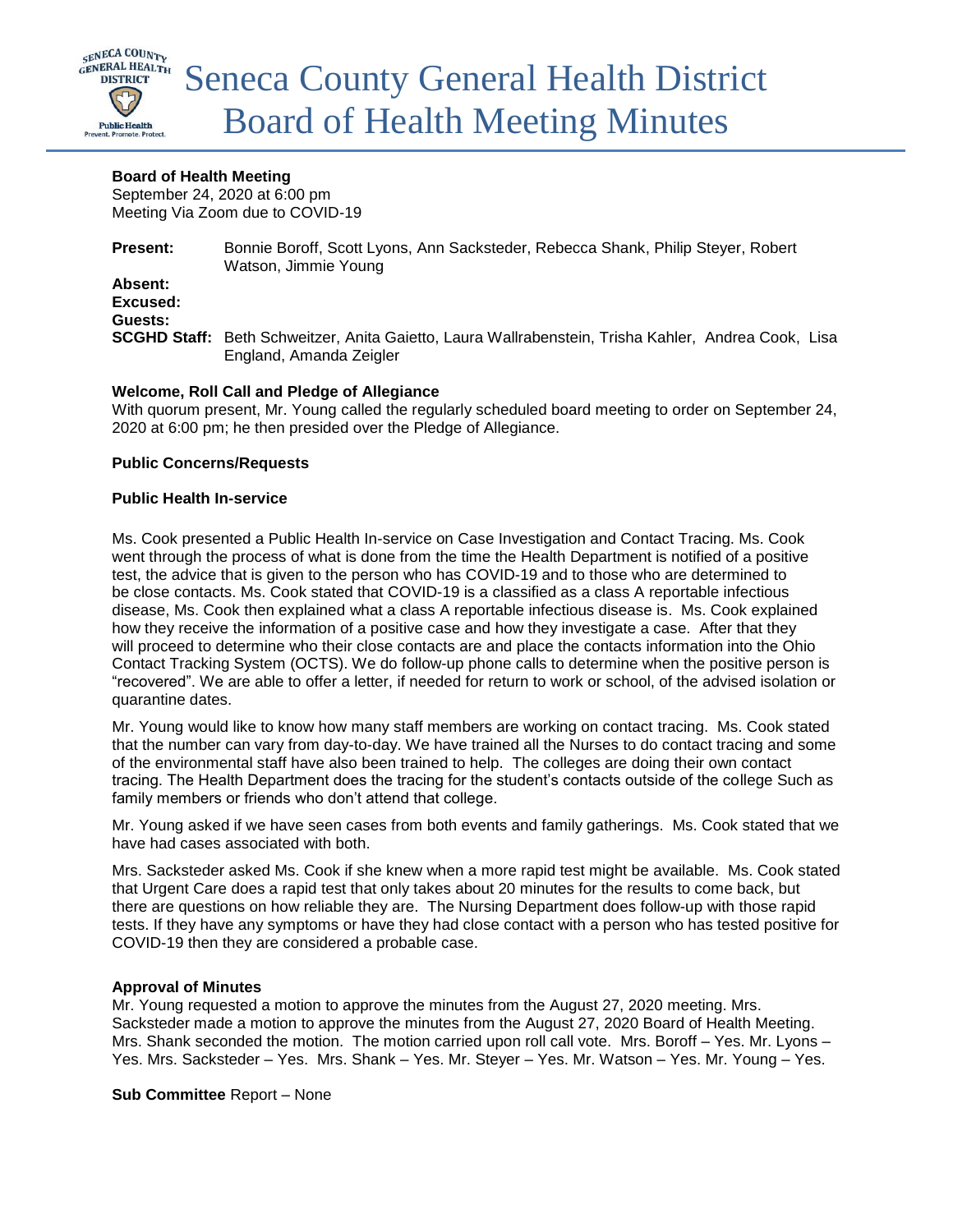### **Financial Report**

The Monthly Financial Report for August 2020 shows revenue for the month of \$1,017,279.34 and revenue year to date of \$4,073,455.88. Expenses for the month were \$386,658.86 and year to date expenses totaled \$2,953,796.39.

Mr. Young requested approval of the Monthly Financial Report for August 2020. Mr. Lyons made a motion to approve the Monthly Financial Report for August 2020. Mrs. Boroff seconded the motion. The motion carried upon roll call vote. Mrs. Boroff – Yes. Mr. Lyons – Yes. Mrs. Sacksteder – Yes. Mrs. Shank – Yes. Mr. Steyer – Yes. Mr. Watson – Yes. Mr. Young – Yes.

### **Expenditures**

Mr. Young requested approval of the previous month's expenditures. Mr. Lyons made a motion to approve the expenditures as presented. Mr. Watson seconded the motion. The motion carried upon roll call vote. Mrs. Boroff – Yes. Mr. Lyons – Yes. Mrs. Sacksteder – Yes. Mrs. Shank – Yes. Mr. Steyer – Yes. Mr. Watson – Yes. Mr. Young – Yes.

### **Out of County Meetings/Travel** – None

### **Advances/Repayments/Transfers**

Mr. Young requested a motion to approve Advances, Repayments, and Transfer List provided in board packets. Mr. Watson made a motion to approve the Advances, Transfer List and Appropriations Transfer. Mrs. Sacksteder seconded the motion. The motion carried upon roll call vote. Mrs. Boroff – Yes. Mr. Lyons – Yes. Mrs. Sacksteder – Yes. Mrs. Shank – Yes. Mr. Steyer – Yes. Mr. Watson – Yes. Mr. Young – Yes.

#### **Supplements** – None

#### **Contract**

Mr. Young requested a motion to approve contract:

a. A&D Excavating, LLC, for home sewage treatment systems installation (Holman property**),**  09/21/2020-11/19/2020, not to exceed \$26,524.00 (payer)

Mrs. Sacksteder made a motion to approve the contract. Mr. Steyer seconded the motion. The motion carried upon roll call vote Mrs. Boroff – Yes. Mr. Lyons – Yes. Mrs. Sacksteder – Yes. Mrs. Shank – Yes. Mr. Steyer – Yes. Mr. Watson – Yes. Mr. Young – Yes.

### **Resolutions**

Mr. Young requested a motion to approve resolution:

a. 2020.13 – Hiring Full-Time –RN– Mary Traxler, effective 09/28/2020

Mrs. Shank made a motion to approve the resolution. Mr. Lyons seconded the motion. The motion carried upon roll call vote. Mrs. Boroff – Yes. Mr. Lyons – Yes. Mrs. Sacksteder – Yes. Mrs. Shank – Yes. Mr. Steyer – Yes. Mr. Watson – Yes. Mr. Young – Yes.

# **Division Reports**

#### **WIC**

Mr. Young turned the floor over to the Director of the WIC Division, Trisha Kahler, RD LD. Mrs. Kahler reviewed her report included in board member's packet: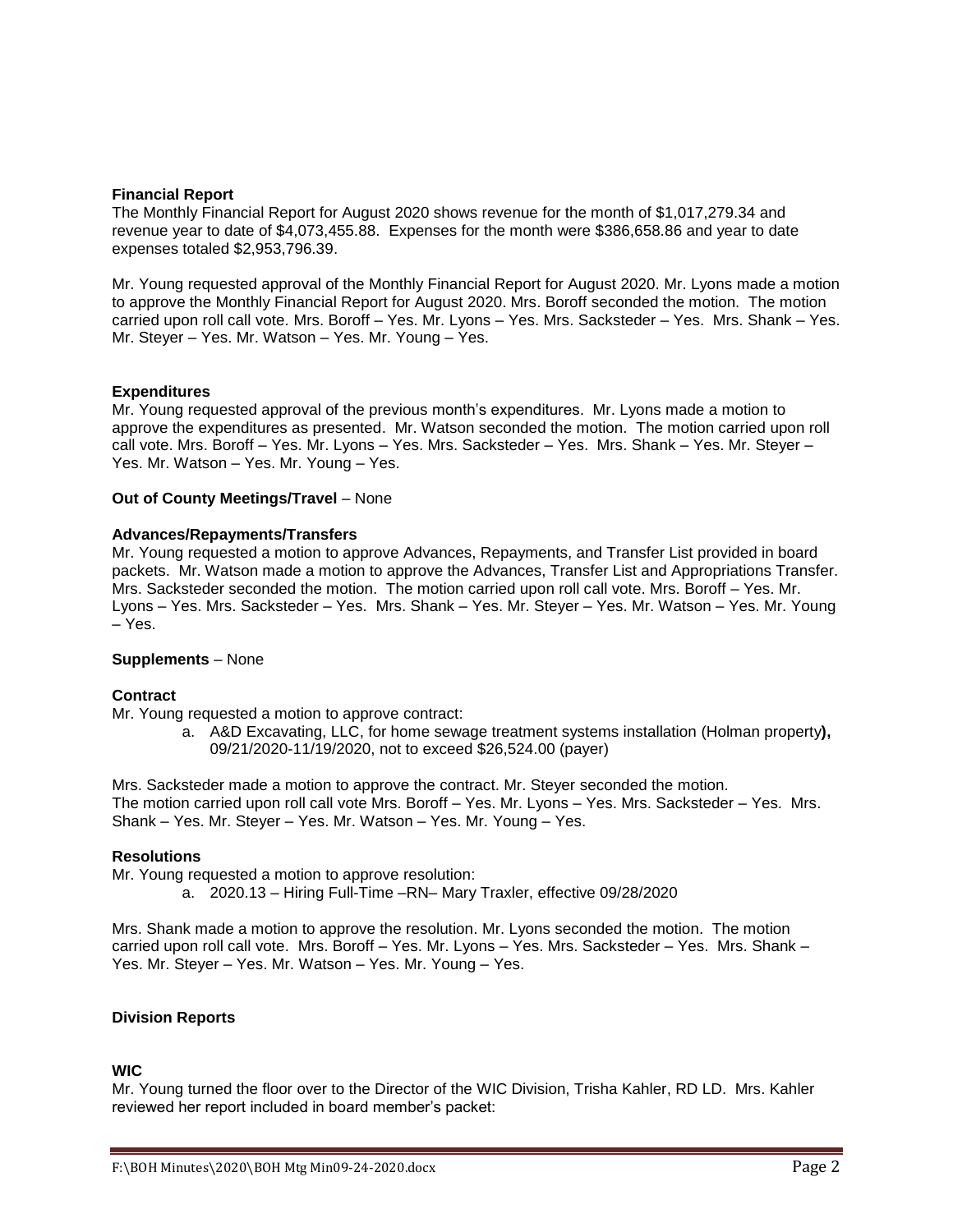People: The Ohio WIC Breastfeeding Conference is available to all WIC health professionals and breastfeeding peer helpers in an on-line format this year. This event is usually a two-day conference in Columbus.

Service: We are still waiting on final guidance for requirements and recommendations to begin in person appointments, starting October 1, or authorization to continue telephone appointments.

Working with Help Me Grow to include WIC information and breastfeeding children's books in "New Mom Care Package bags" that they are distributing.

We are distributing Radon Awareness information from Environmental.

Quality: We are promoting participants to take the online satisfaction survey, which ends on September 30th.

Fiscal: The fiscal year will end at the end of the month.

### **Nursing**

Mr. Young turned the floor over to the Director of Nursing, Andrea Cook, BSN RN. Ms. Cook reviewed her report included in board member's packet:

# **People:**

We will be hiring a full time RN and two temporary Contact Tracers.

# **Quality:**

Always striving to provide exceptional service.

# **Service:**

- COVID19
	- o As of 9/13/2020 there are 420 COVID cases in Seneca County and currently 30 are active cases. 193 males, 227 females, 14 deaths. As of Today there are 492 total cases reported from the start. Currently there are 224 Males, 268 females, 61 active cases, 16 deaths and one person is still in the hospital. The average age in Seneca County for COVID positive cases is 40 years old.
	- o August stats 146 people were contact traced and 222 new COVID-19 cases.
- We will be doing Flu drive thru clinics, one at the Seneca County Fairgrounds 10-13-2020 1-6 pm and one at the Fostoria Fire station 10-21-2020, 1-6 pm.

### **Environmental Health**

Mr. Young turned the floor over to the Director of Environmental Health, Laura Wallrabenstein, MA RS. Mrs. Wallrabenstein reviewed her report included in board member's packet:

Mrs. Wallrabenstein presented for condemnation, property located at:

- a. 225 W. Crocker St. Fostoria, OH 44830
	- Owned by: Catherine A. Osterkamp 104 Myers Ct. Fostoria, OH 44830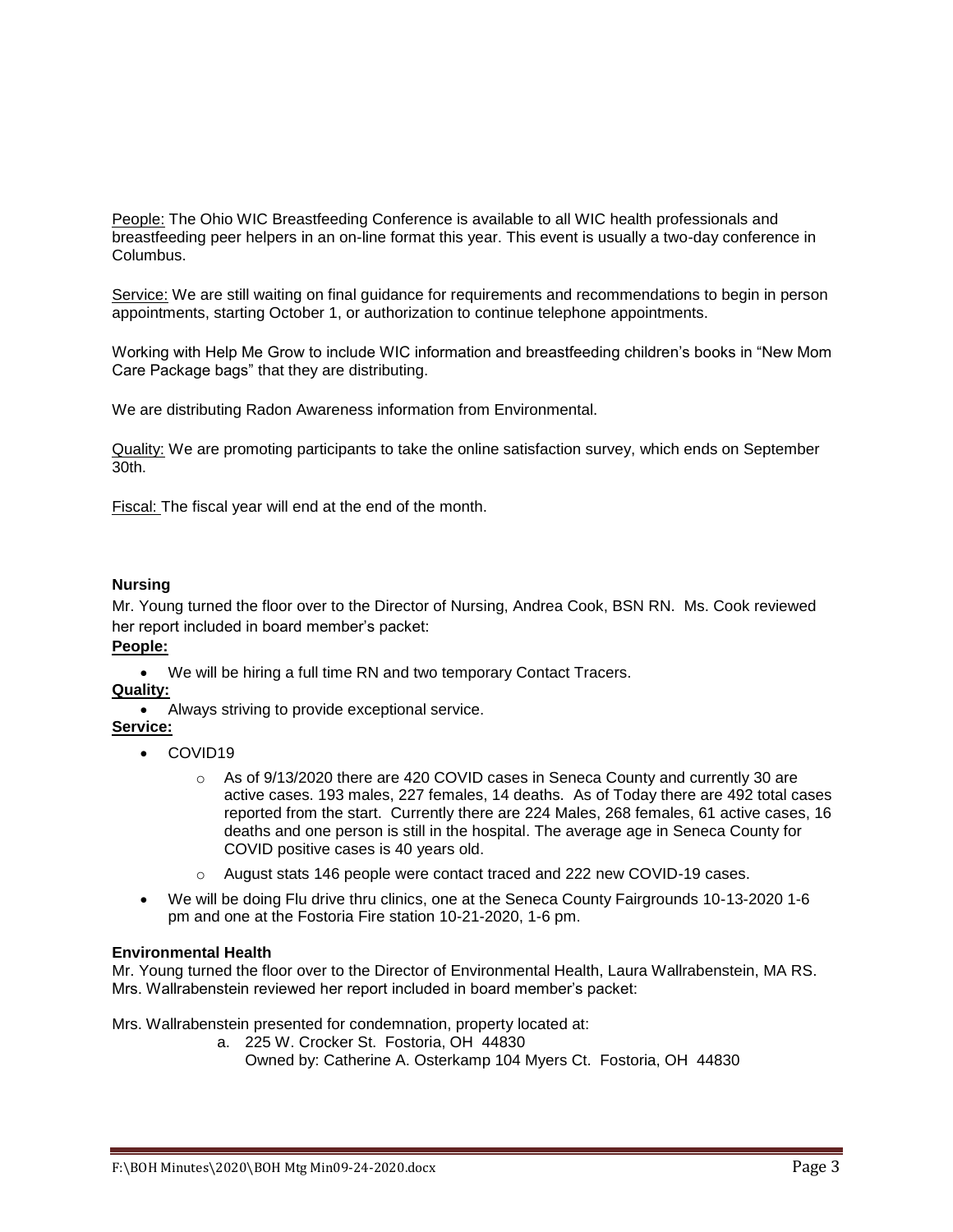Mr. Young requested a motion to approve the condemnation of the property located at 225 W. Crocker St. Fostoria, OH 44830 Owned by: Catherine A. Osterkamp 104 Myers Ct. Fostoria, OH 44830 Mr. Lyons made a motion to approve the condemnation of at 225 W. Crocker St. Fostoria, OH 44830 Owned by: Catherine A. Osterkamp 104 Myers Ct. Fostoria, OH 44830 .Mrs. Sacksteder seconded the motion. The motion carried upon roll call vote Mrs. Boroff – Yes. Mr. Lyons – Yes. Mrs. Sacksteder – Yes. Mrs. Shank – Yes. Mr. Steyer – Yes. Mr. Watson – Yes. Mr. Young – Yes.

Mrs. Wallrabenstein presented for rescind condemnation, property located at:

a. 842 Countyline Fostoria, OH 44830

Owned by: Prudence R. Weber 11890 TR 41 Fostoria, OH 44830

Mr. Young requested a motion to rescind the condemnation of the property located at 842 Countyline Fostoria, OH 44830 Owned by: Prudence R. Weber 11890 TR 41 Fostoria, OH 44830. Mrs. Sacksteder made a motion to rescind the condemnation of 842 Countyline Fostoria, OH 44830 Owned by: Prudence R. Weber 11890 TR 41 Fostoria, OH 44830. Mrs. Shank seconded the motion. The motion carried upon roll call Mrs. Boroff – Yes. Mr. Lyons – Yes. Mrs. Sacksteder – Yes. Mrs. Shank – Yes. Mr. Steyer – Yes. Mr. Watson – Yes. Mr. Young – Yes.

First reading of 2021 proposed food fees:

.

| <b>FOOD SERVICE CATEGORY</b>          | 2019     | 2020     | <b>2021</b> |
|---------------------------------------|----------|----------|-------------|
| Commercial Risk 1 < 24,999 sq. ft.    | \$136.30 | \$128.64 | \$129.26    |
| Commercial Risk 1I <24,999 sq. ft.    | \$153.74 | \$145.29 | \$145.45    |
| Commercial Risk 1II <24,999 sq. ft.   | \$295.35 | \$280.47 | \$276.91    |
| Commercial Risk 1V <24,999 sq. ft.    | \$374.88 | \$356.38 | \$350.74    |
|                                       |          |          |             |
| Commercial Risk I > 25,000 sq. ft.    | \$197.69 | \$187.24 | \$186.25    |
| Commercial Risk II > $25,000$ sq. ft. | \$208.15 | \$197.23 | \$195.96    |
| Commercial Risk III > 25,000 sq. ft.  | \$741.82 | \$706.64 | \$691.38    |
| Commercial Risk IV > 25,000 sq. ft.   | \$786.46 | \$749.26 | \$732.82    |
|                                       |          |          |             |
| <b>Mobile</b>                         | \$221.74 | \$238.78 | \$222.69    |
| <b>Vending</b>                        | \$11.22  | \$11.43  | \$11.69     |
| Temporary                             | \$63.50  | \$65.00  | \$65.00     |

**Late Fee: 25% of Local Fee.**

**Plan Review Fees: Class 1 or 2 = \$250.00 (INCREASE OF \$50)**

**Class 3 or 4 = \$300.00 (INCREASE of \$50) Level 2 Proctor = \$40.00**

**FEE: One opening inspection is included with the plan review fee. All additional inspections related to plan reviews are \$50 per inspection.**

**(**Plan review fees were last increased in 2014**)**

### **General Update**:

**People:** Austin is adjusting nicely with our staff and learning lots about the landfill!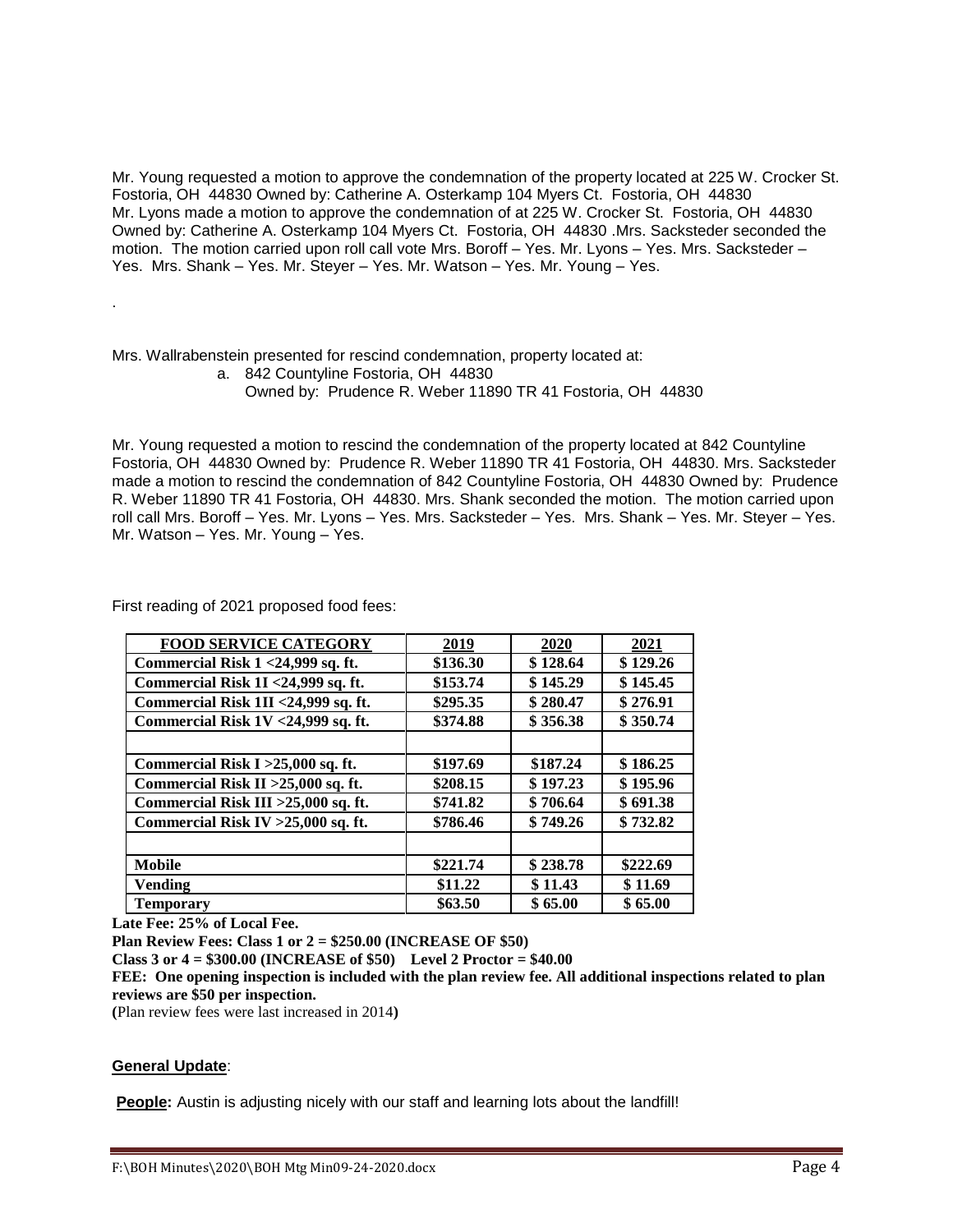We had a complaint about several unpermitted septic tank installations around the county that we are following up on. We expect that the complaint is true (specific addresses were given) and these property owners have received letters from us!

**Growth:** ODH is proposing another change in EH software – from HealthSpace to Accela. This is a huge undertaking for us and we are not looking forward to it.

**Financial:** We have recently reached an agreement with the prosecutor's office on how best to move forward with condemned tax foreclosure cases. These cases will be sent to the land bank (rather than public auction) and then the land bank will bid out demolition of the properties and bill SCGHD for the cost of the demo. We can use C&DD monies to pay for these demolitions.

**Quality:** The unpermitted septic tanks I mentioned above (under people) were supposedly installed by somebody that is not registered to do installations. He will receive a "cease and desist" letter. We've also recently found one of our registered installers that apparently installed a new septic tank – also without a permit! I have proposed that we revoke his current registration and offered him the opportunity to request a hearing with the health commissioner. I am proposing that we revoke the installers registration for Mike Metzger (9550 W CR 10 New Riegel) effective Oct. 1, 2020 unless he requests a hearing prior to that date.

**Landfill update:** I have e-mailed this as a separate document to each of you.

### **Health Commissioner**

Mr. Young turned the floor over to the Health Commissioner, Beth Schweitzer, MPH.

#### **Service:**

Three All AOHC Member Calls Three NW District Calls Two AOHC Board meetings with ODH Leadership Four calls for all Health Commissioners with Governor DeWine Three ODH Calls for health departments only Two Seneca County Emergency Partners meetings Two Elected Official Department Heads calls Three Cares Relief act committee Calls 9 Calls with WBVI radio

### **People:**

Working on parking issue for the staff Reopened building and allowing clients inside with mask only.

# **Growth:**

Two COVID 19 Podcasts

# **Quality:**

Worked with Heidelberg Leadership team to determine course of action to take with rising number of positive students and extensive exposures